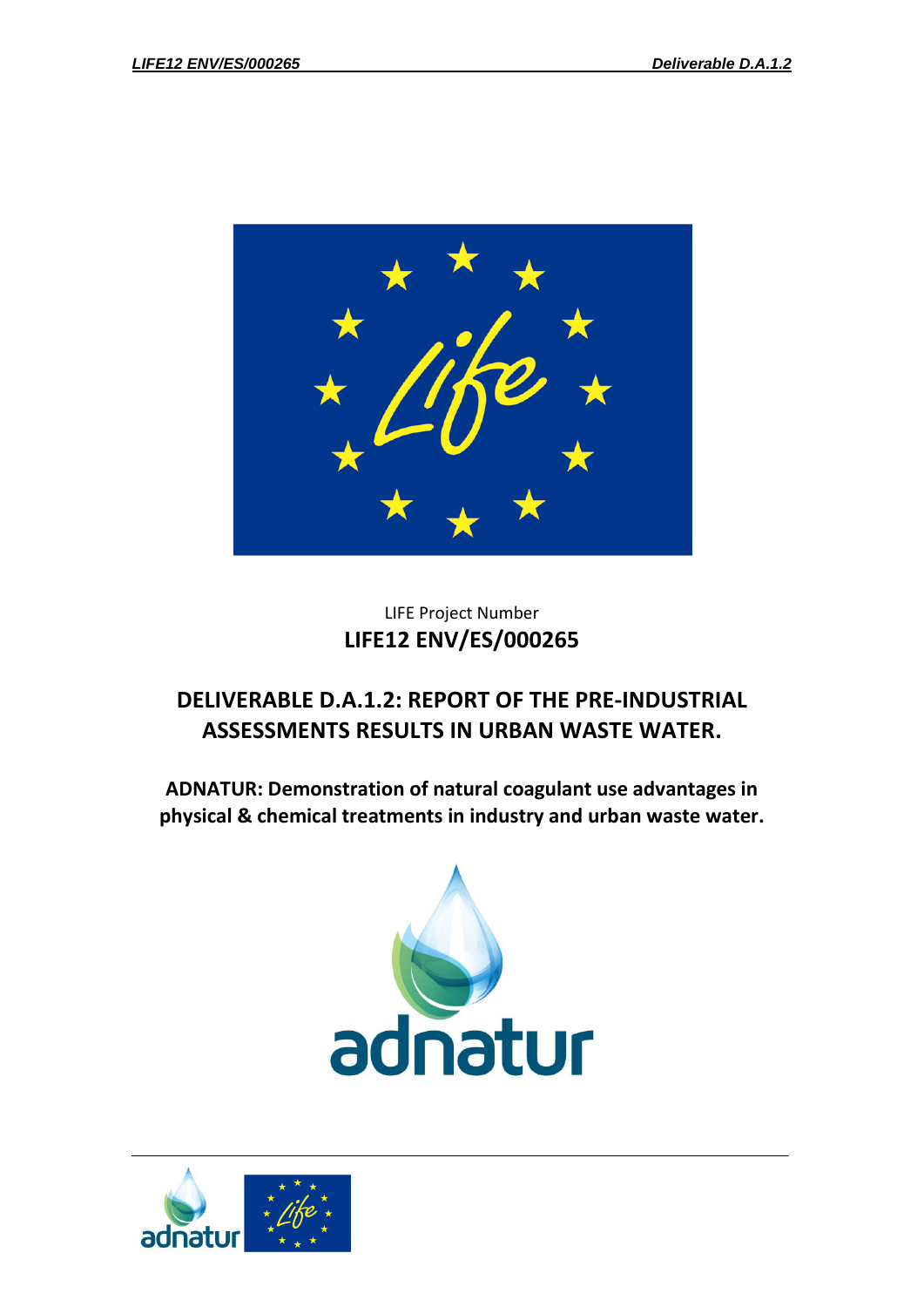## **EXECUTIVE SUMMARY**

*D.A.1.2 summarizes the first studies and validation carried with wastewater from WWTP at laboratory level. It has been compared the results between the usual procedure and with different doses of the natural coagulants.* 

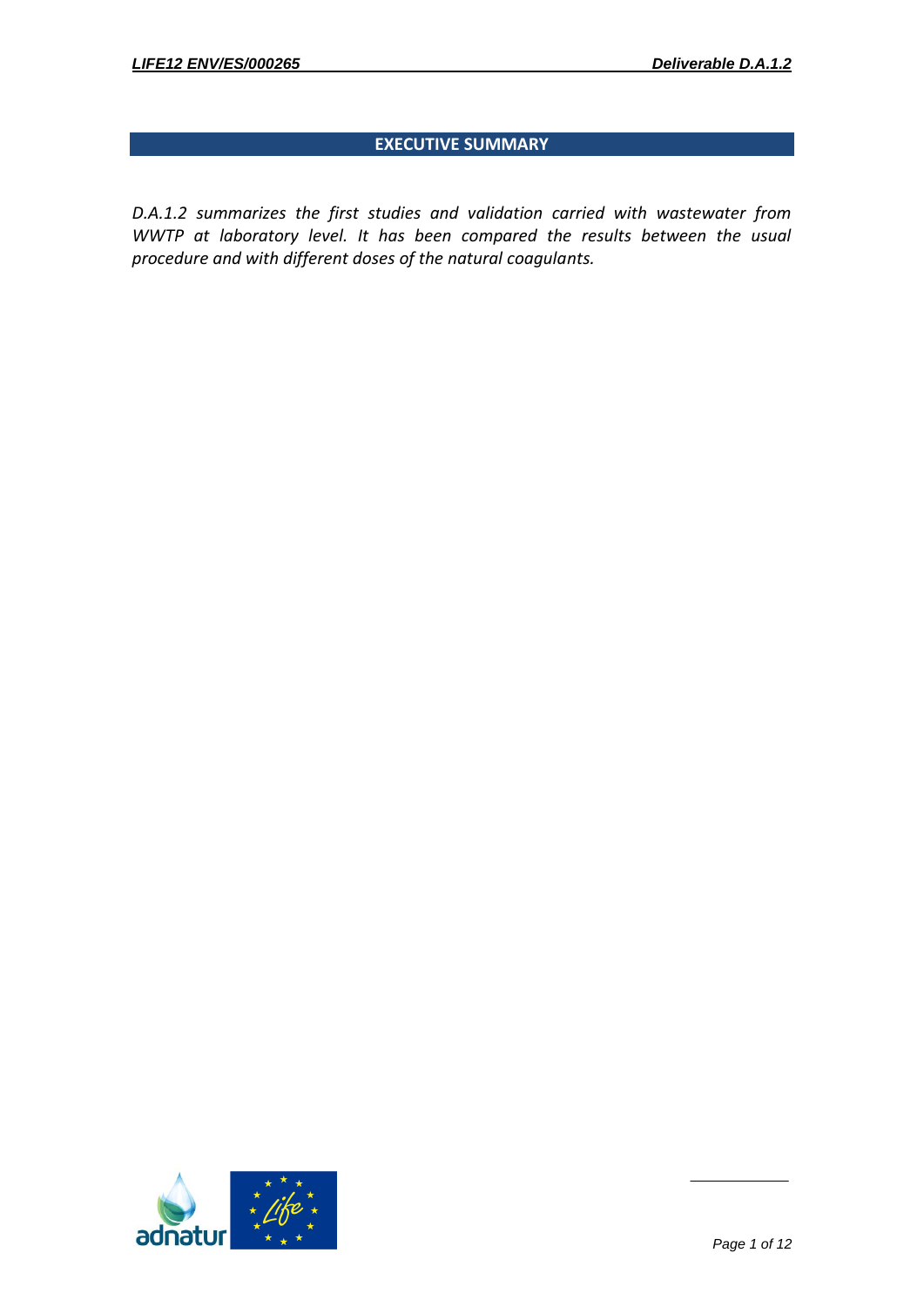## **CONTENTS**

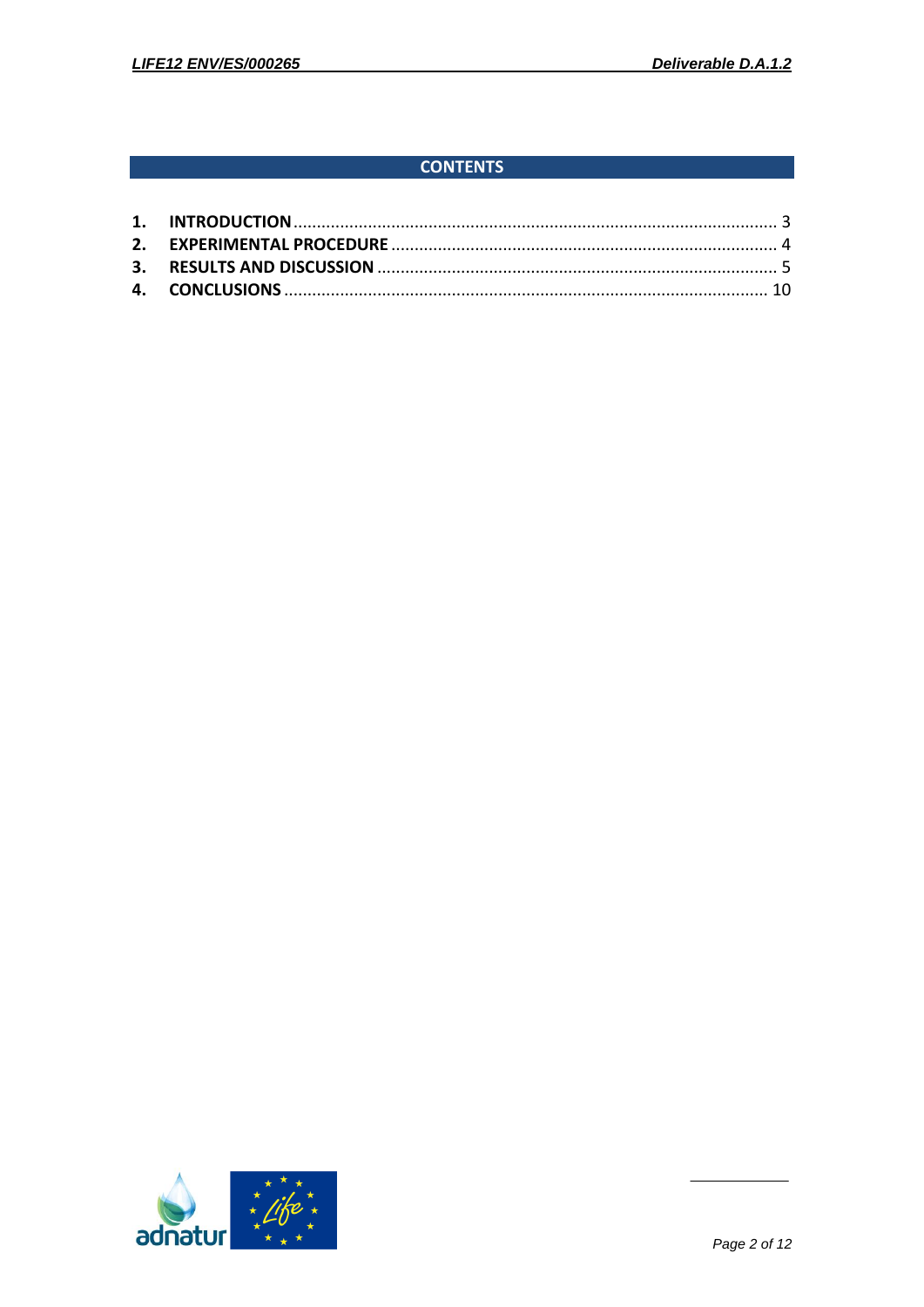#### <span id="page-3-0"></span>**1. INTRODUCTION**

ADNATUR project aims to validate, assess and industrially demonstrate a new innovative and environmentally friendly technology. This technology is based on products derived from natural extracts, for its use in the primary treatment of wastewaters, at urban and industrial level.

Some of the advantages offered by this new technology derives in energy and resources save and the removal of hazardous chemical waste production during the physical-chemical treatment of industrial or urban wastewater. In order to demonstrate these advantages two wastewater treatment industrial-scale prototype plants will be designed, assembled, and put into operation in different real end-users facilities. The proposed technique will be demonstrated at industrial level in two Spanish companies from textile and ceramic sector and, on the other hand, at urban wastewater level.

Currently presented action is focussed on natural based coagulant validation procedure when treating urban wastewaters. In order to do so, the coagulant efficiency at laboratory scale will be tested in real wastewater samples coming from the urban wastewater. Thus, several Jar Tests using increasing dosage of natural coagulants will be carried out. The efficiency of natural coagulants will be compared with the efficiency of currently used inorganic coagulants. Raw materials used for developing natural coagulants comes from the same substrate, extracted form acacia, and is chemically modified in order to improve its coagulant efficiency. This modified coagulant, even improved after the laboratory scale tests, will be used lately in the industrial demonstration phase.

In this specific action the main advantages that will be demonstrated are, among others:

- Reduction of corrosive tendency and/or fouling of water, increasing the lifetime of the facilities in contact with treated water.
- Increase of the security of workers due to the substitution of hazardous products by ecofriendly products.
- Minimization of chemicals use, such as coagulants and flocculants, avoiding neutralizing agents in the physical-chemical treatment and controlling salt supplies.
- Improvement of biological processes and sludge dehydration.
- Reduction of costs derived from hazardous wastes management.

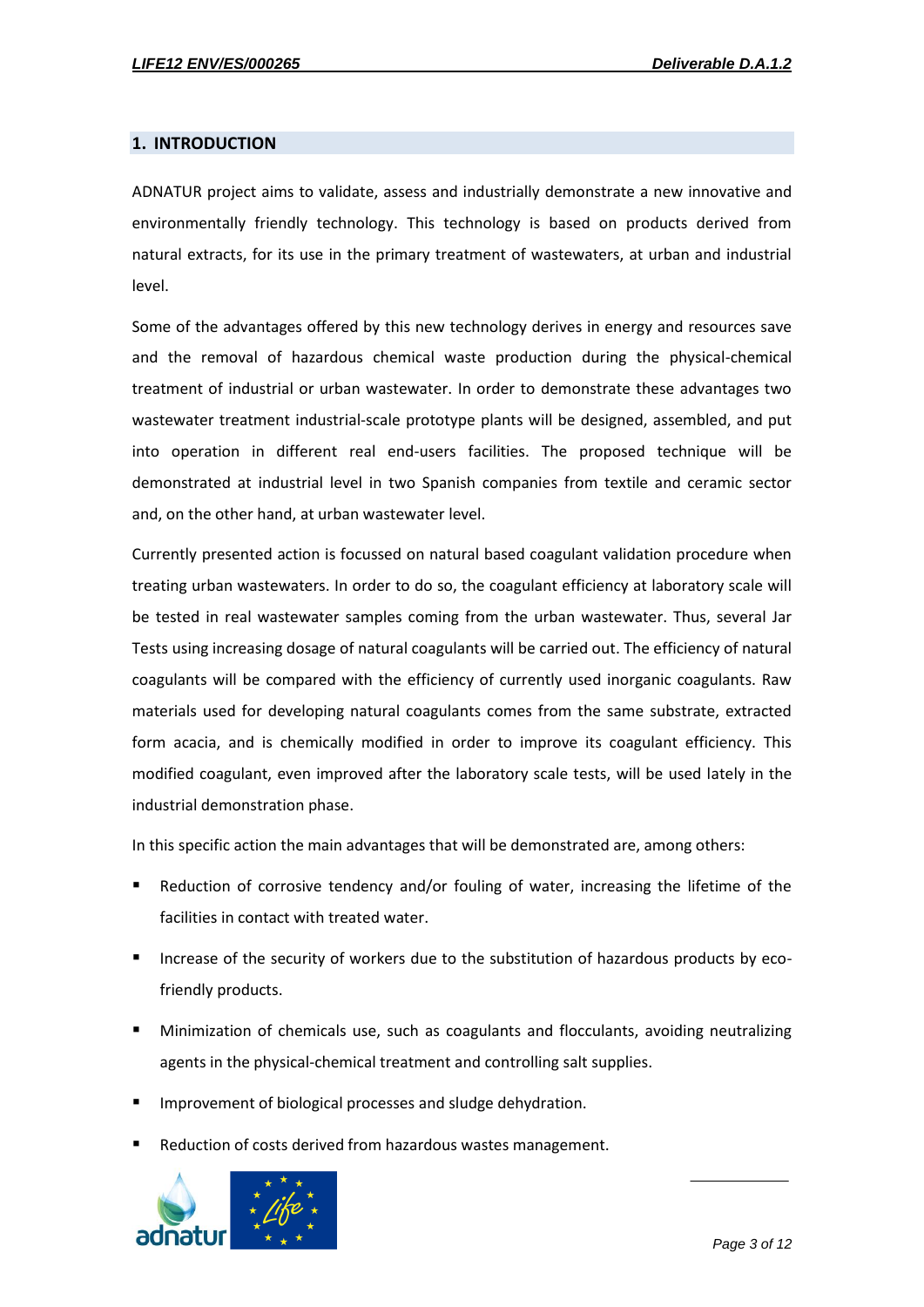#### <span id="page-4-0"></span>**2. EXPERIMENTAL PROCEDURE**

In order to validate the new technology based in natural coagulant a coagulation-flocculation, a great number of tests at laboratory scale will be carried out. Standard procedures are called Jar Test. In this test a specific device, called flocculator, is required. This equipment has six points of homogenization, which allows, at a controlled speed, simultaneous stirring of the liquid contained in several beakers. It is very important that during the test, water sample has approximately the same temperature than in the real treatment plant.

Jar Test method helps to determine the efficiency of coagulants, prepared in aqueous solution  $(5\% w/w)$ , in the specific samples of wastewater. Furthermore, with this method the minimal dosage of coagulant product to obtain an optimum clarified after treatment is determined. Each beaker contains 500 ml of water to be treated and they are located along the ascending order of coagulant concentration. After the coagulant addition, the pH value should be set to a given working value. When a natural coagulant is used, the pH value should be between 4,5 and 9. The pH value is corrected with an acid or a base such as hydrochloric acid or sodium hydroxide. The consumption of neutralizing product will be registered, since it is a crucial factor when the final result is assessed. Once the coagulant has been added, the pH value was adjusted and it reacts for 5 minutes at 120 rpm. Then, the stirrer is stopped in order to make relevant observations.

At that time, the flocs fall to the bottom of the beaker, the clarified grade is reached and the rate of settling is visually scored. After that, flocculant diluted in water is added, with a dilution of 1‰ if it is solid or 2‰ if it is liquid. For this step, the stirrer should have a speed of 60 rpm during 120 seconds.

Once all the process has been carried out and the optimum dosages have been obtained, the Jar Test is repeated with the same sample and with the same combinations of coagulants, but adding the total amount of products in one step only. When the dosage is gradual, the reaction time is longer than with one-step dosage and results could be not realistic. With this final test, the reproducibility of the treatment and the dosages of coagulants have been assessed.

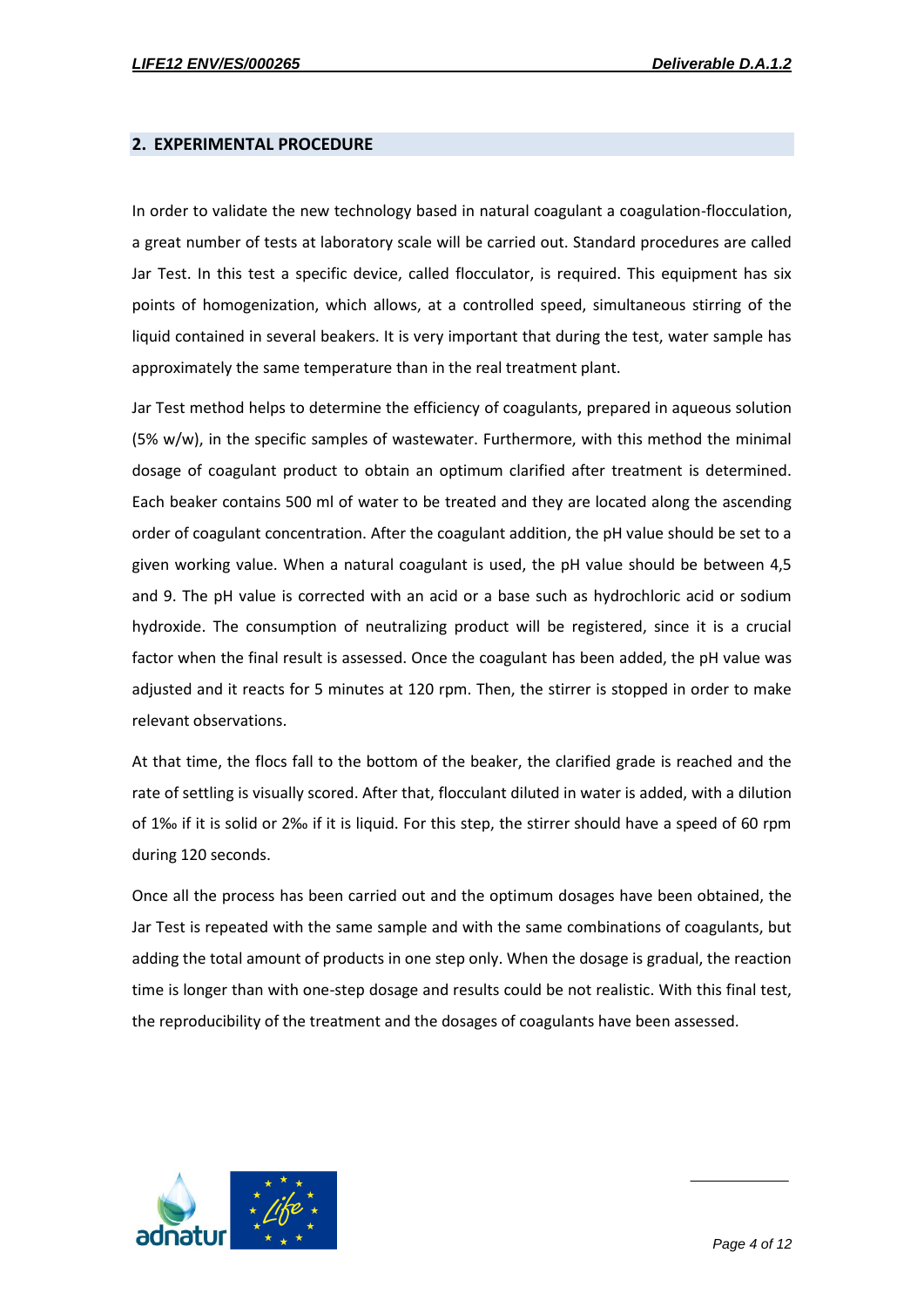#### <span id="page-5-0"></span>**3. RESULTS AND DISCUSSION**

Urban wastewater treatment plants (WWTPs), receive complex mixtures of nutrients and organic/inorganic micropollutants, which are treated to reduce their concentrations in order to avoid the environmental impact. In many cases raw wastewater needs chemical treatment, either as the only direct precipitation treatment or as a tertiary treatment in order to improve treated water quality. Thus, in WWTP physical-chemical treatment are used in order to remove contaminants associated with organic matter particles, suspended matter, organic micropollutants, bacteria, heavy metals, and others like phosphates or metals. For a customized treatment, characterization of inlet water is needed in order to establish the problematic parameters and proceed to reduce their concentration down to acceptable values.

#### **3.1 Urban wastewater characterization.**

In most Urban Wastewater Treatment Plants (WWTP) the main problematic parameter are the suspended solids and the colloidal particles that remain stable in inlet water. These particles are the main visible contamination parameter because they add turbidity, colour or pollutants, among others. In order to eliminate these solids, primary treatments or physicochemical treatments are used. Physicochemical treatments consist in the addition of coagulant reagents in order to remove 80 – 90% of the total suspended matter,  $40 - 70%$  of BOD<sub>5</sub> and 30 – 40% of COD. In other cases, chemicals are used to remove specific contamination. For instance, in the WWTP case of our study, ferric chloride is used in the secondary decanter, after biological treatment, in order to remove phosphates as a specific pollutant.

The samples for the study are coming from an Urban Wastewater Treatment Plant which scheme is described bellow:



Most important components/treatments are defined in the following lines:

#### **Wastewater Pre-treatment**

o *Homogenization Tank*: Inlet wastewater is homogenized and provisionally retained, thus heavy solids settle to the bottom and other solids like oil, grease and lighter solids, float to

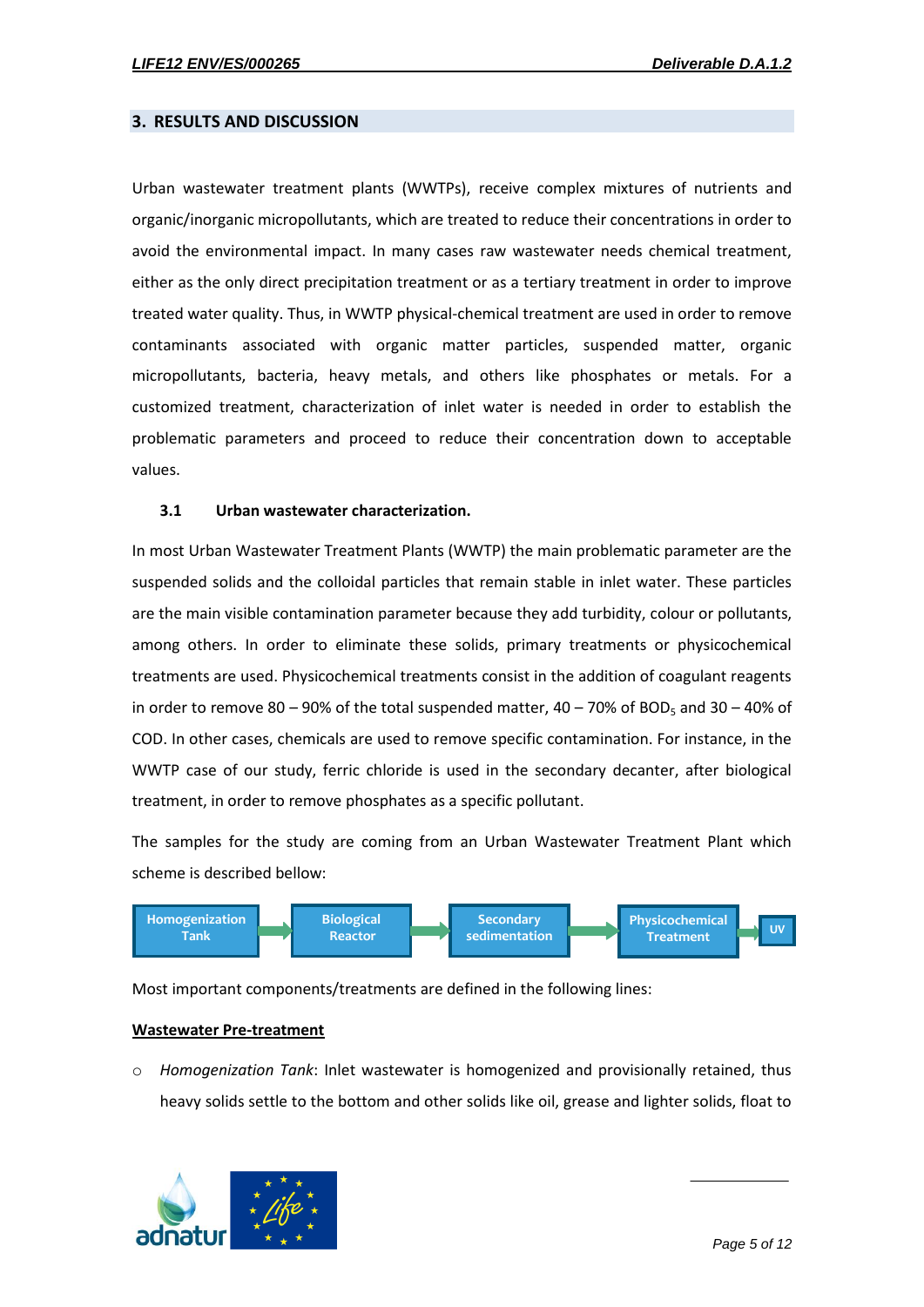the surface. The settled and floating materials are removed and liquid is discharged to secondary treatment.

#### **Secondary Treatment**

- o *Biological Reactor*: In this treatment, dissolved and suspended biological matter is removed. Microorganisms in a managed habitat degrade biological matter and form a sludge that is disposed of and recycled.
- o *Secondary sedimentation*: Suspended particles settle in these basins. Some of these settled microorganisms are recirculated into the activated sludge process in order to maintain a high microbiological concentration. In order to remove phosphates and improve settling time, ferric chloride is added.

#### **Tertiary Treatment**

o *Coagulation and flocculation process by flotation*: In order to remove specific pollutants and remain suspended solids, an additional flotation chemically based treatment is required.

#### **Disinfection**

o *Ultraviolet system*: Ultraviolet is used to disinfect treated water.

The sample of the WWTP comes from the biological reactor. A complete characterization of that sample is shown in Table 1.

| <b>PARAMETER</b>                    | <b>Units</b>        | Result |  |
|-------------------------------------|---------------------|--------|--|
| pH                                  | u pH                | 7,4    |  |
| Conductivity 20 °C                  | $\mu$ S/cm          | 1571   |  |
| <b>Suspended solids</b>             | mg/l                | 3335   |  |
| <b>Chemical Oxygen Demand (COD)</b> | mgO <sub>2</sub> /I | 4005   |  |
| <b>Turbidity</b>                    | <b>NTU</b>          | 1448   |  |
| <b>Total phosphorus</b>             | mg/l                | 92,4   |  |
| Iron                                | mg/l                | 117,8  |  |
| Aluminium                           | mg/l                | 7,07   |  |

**Table 1.** Characterization of the sample from biological reactor.

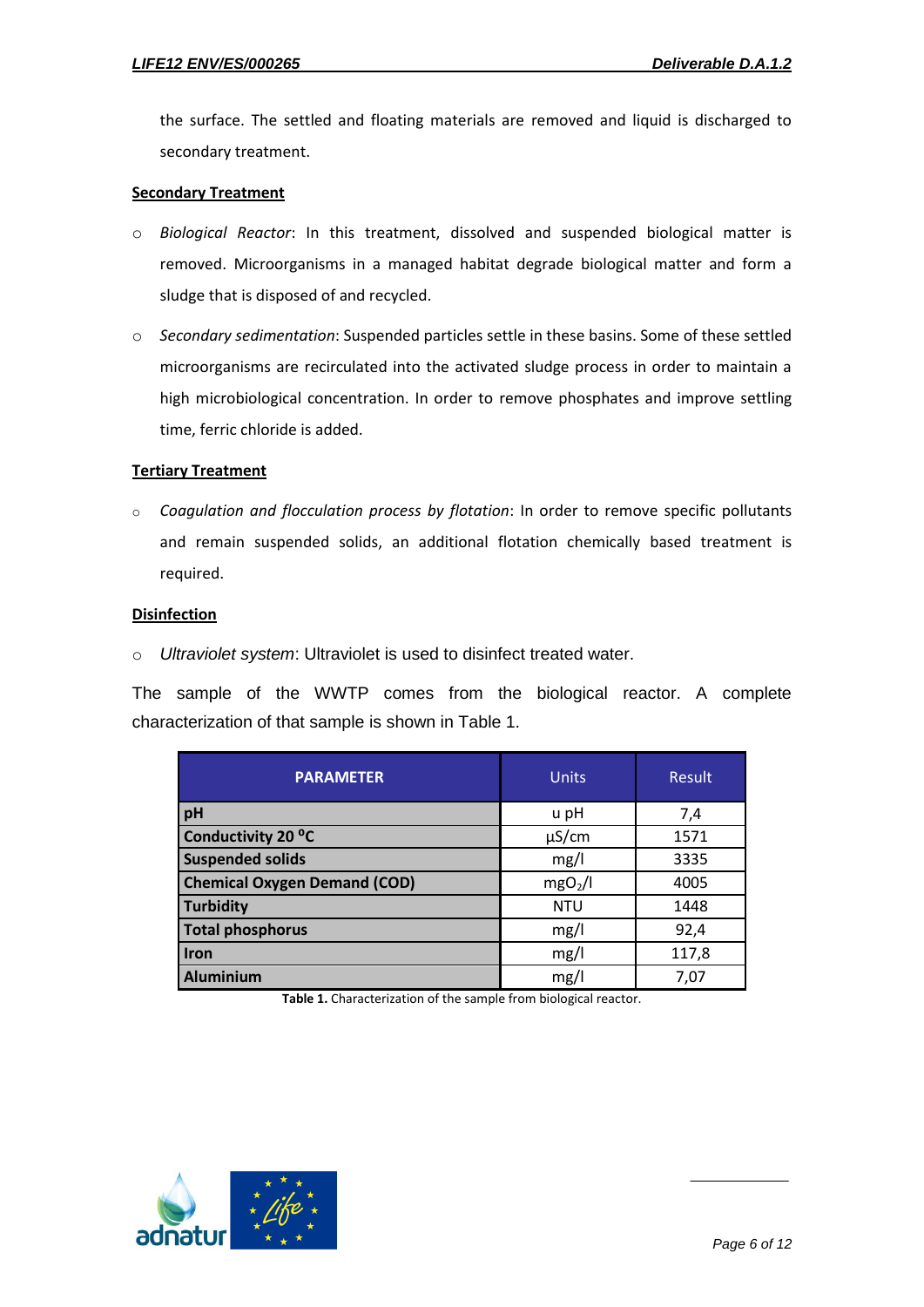#### **3.2 Physical-chemical treatment procedures.**

After the previous characterization, an efficiency comparison between inorganic coagulants and natural based coagulants has been carried out. The main objectives to be achieved in the current laboratory scale study are:

- Assess coagulant efficiency of ADNATUR technology in front of standard inorganic coagulants in wastewater.
- Verify that natural base coagulants reduce corrosive tendency and/or fouling of water. Lifetime of the facilities in contact with treated water will be extended because of nontoxic and environmentally friendly character of the products used in the ecoinnovative technology. Moreover, security of workers will be also improved.
- Regarding its strong cationic character and its optimal coagulant efficiency in a wide range of pH, proposed technology provides a rapid flocculation and decantation, even at lower chemical dosage values.
- Control the salts supplied to the treated water to not damage the current production system. Furthermore, with non-incorporation of metallic elements as Iron or Aluminum, the next steps like biological processes or sludge dewatering processes will be clearly favoured.

As has been mentioned previously, in order to compare the different coagulants at laboratory scale, the Jar Test procedure has been used.

#### **3.2.1 Secondary sedimentation after biological treatment.**

In order to carry out the experimental tests during the secondary decantation process after biological treatment, a sample of inlet water from the biological reactor was collected. In the current procedure three coagulants were compared: an inorganic coagulant, in this case ferric chloride and two coagulants from ADNATUR technology, the coagulants named as ADNATUR K70 and ADNATUR K20.

ADNATUR K70 and ADNATUR K20 are based on tannin natural coagulant with a strong cationic character. The raw material is extracted from the bark of the Black Acacia (Acacia mearnsii), which has a strong coagulant action. The tannin extract is chemically modified in order to even improve its coagulant efficiency. ADNATUR K20, moreover, has organic additives that improve its efficiency.

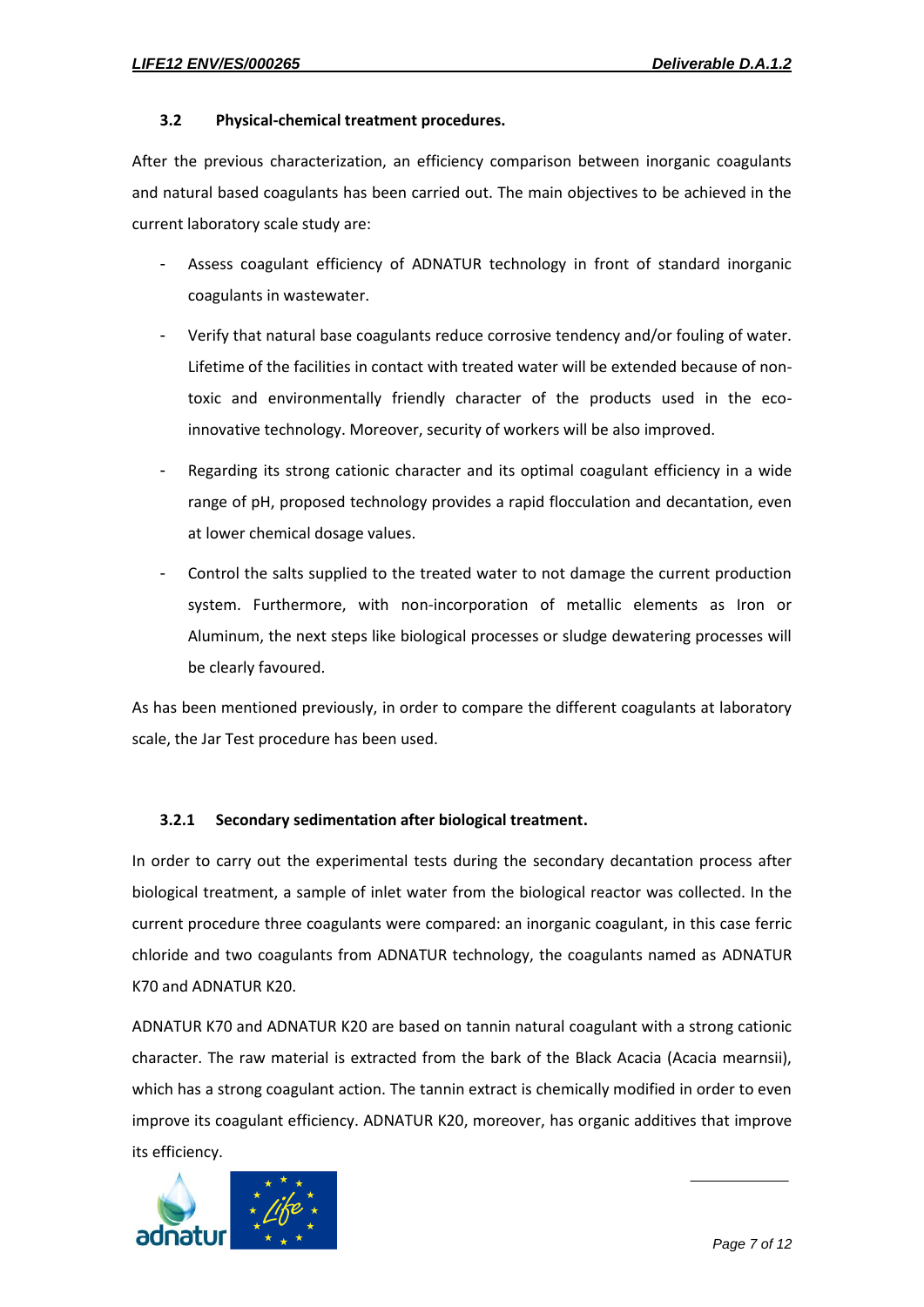In Table 2, the most remarkable results of the Jar-Test carried out have been shown. In this case coagulant is the only reagent used.

| Products/ppm         | 1    | 2    |      |
|----------------------|------|------|------|
| Ferric chloride      | 625  |      |      |
| <b>ADNATUR K70</b>   |      | 312  |      |
| <b>ADNATUR K20</b>   |      |      | 312  |
| Stirring speed (rpm) | 100  | 100  | 100  |
| Stirring time (sec)  | 20'' | 20'' | 20'' |
| Sedimentation (*)    |      | M    | M    |
| Turbidity (**)       | 8    | 10   | 10   |

**Table 2.** Coagulation test result.

```
* S: Sedimentation  R (decanted in less than 4 seconds) M (decanted in less than 10 seconds.)
              L (decanted in more than 10 seconds) F (floats)
```
*\*\*T: Turbidity Scale (1-10) of the clarified water after 20'', 10 being the best clarified.*

It is observed that the best results are achieved by using ADNATUR technology based on natural coagulants. Clarified water with low value of turbidity and proper separability is achieved with a reduction in the coagulant dosage of 50%. With respect to the formed flocs after the use of the tested coagulants, ADNATUR K20 exhibits a higher degree of dewatering and increased resistance than with the other coagulants and floc formed has higher diameter. In the case of ADNATUR K70 the floc formed is more resistant than the floc formed with ferric chloride. Moreover, sludge volume is reduced in approximately 40% with ADNATUR technology as is shown in the following picture.



Figure 1. From left to right, Test 1 (ferric chloride), Test 2 (ADNATUR K70) and Test 3 (ADNATUR K20).

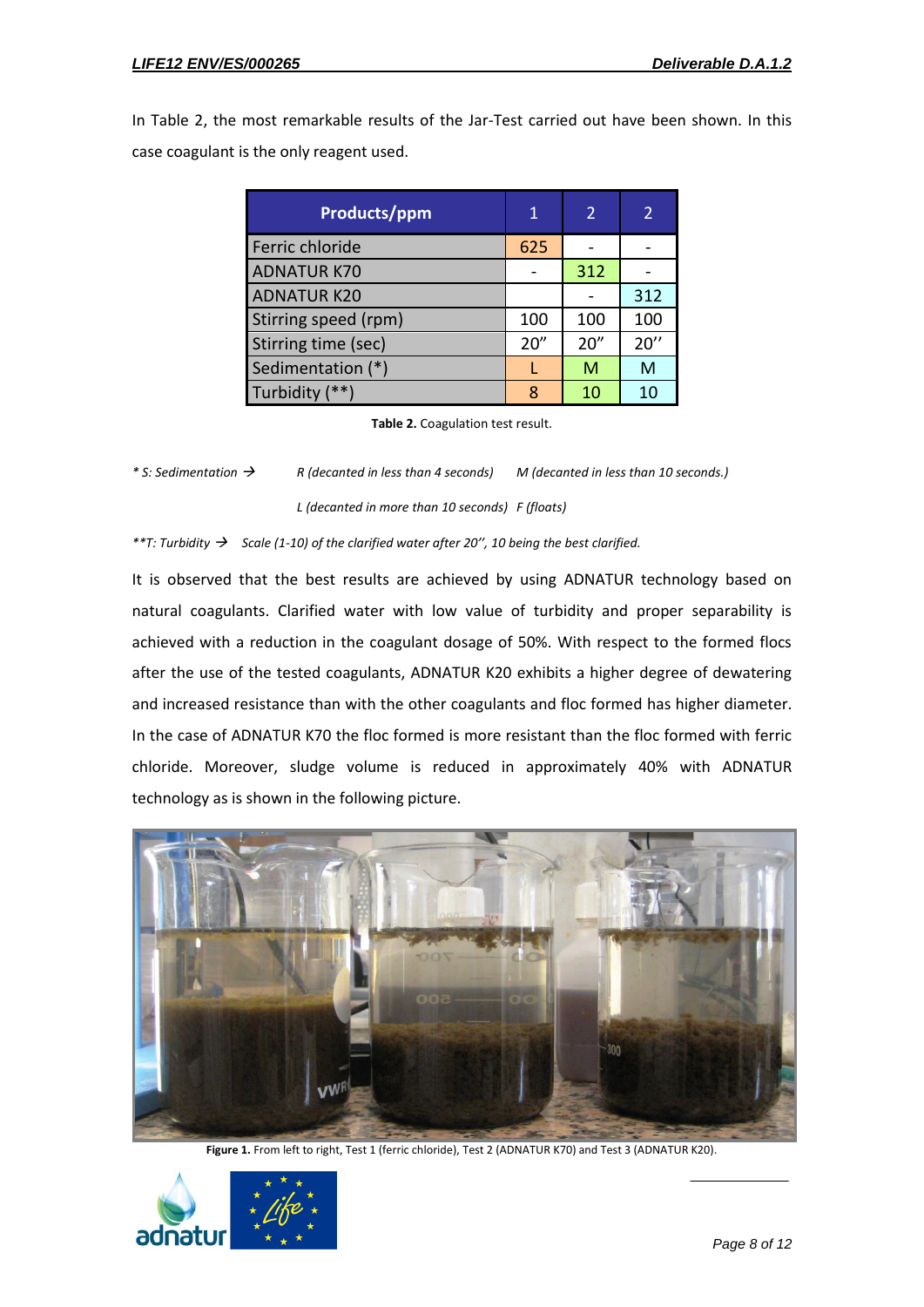Then, the analytical results obtained from the resulting clarified water are detailed bellow:

0.- Inlet water.

1.- Outlet water.

2.- Clarified water after 625 ppm of **Ferric Chloride**.

3.- Clarified water after 312 ppm of **ADNATUR K70**.

4.- Clarified water after 312 ppm of **ADNATUR K20**.

| <b>PARAMETER</b>                    | <b>Units</b>        | $\overline{0}$ | $\mathbf{1}$ | 2      | 3     | $\overline{4}$ |
|-------------------------------------|---------------------|----------------|--------------|--------|-------|----------------|
| pH                                  | u pH                | 7.4            | 7.3          | 7.1    | 7.7   | 7.7            |
| Conductivity 20 °C                  | $\mu$ S/cm          | 1571           | 1151         | 1674   | 1569  | 1239           |
| <b>Suspended solids</b>             | mg/l                | 3335           | 19           | 37     | 48    | 55             |
| <b>Chemical Oxygen Demand (COD)</b> | mgO <sub>2</sub> /I | 4005           | 68.7         | 57.3   | 73.4  | 78.5           |
| <b>Turbidity</b>                    | <b>NTU</b>          | 1448           | 2.1          | < 0.05 | 5     | 4.3            |
| <b>Total phosphorus</b>             | mg/l                | 92.4           | 0.687        | < 0.5  | < 0.5 | < 0.5          |
| Iron                                | mg/l                | 117.8          | 1.02         | 4.99   | 3.11  | 3.42           |
| <b>Aluminium</b>                    | mg/l                | 7.07           | 0.105        | 0.126  | 0.277 | 0.354          |

**Table 3**. Clarified water characterization.

| <b>REMOVAL RATE (%)</b>             | $\overline{1}$ | $\overline{2}$ | 3     | 4     |
|-------------------------------------|----------------|----------------|-------|-------|
| Conductivity 20 °C                  | 26,7           | $-6,6$         | 0,1   | 21,1  |
| <b>Suspended solids</b>             | 99,4           | 98,9           | 98,6  | 98,4  |
| <b>Chemical Oxygen Demand (COD)</b> | 98,3           | 98,6           | 98,2  | 98,0  |
| <b>Turbidity</b>                    | 99,9           | 100,0          | 99,7  | 99,7  |
| <b>Total phosphorus</b>             | 99,3           | 100,0          | 100,0 | 100,0 |
| <b>Iron</b>                         | 99,1           | 95,8           | 97,4  | 97,1  |
| <b>Aluminium</b>                    | 98,5           | 98,2           | 96,1  | 95,0  |

**Table 4.** Removal rate.

From the results obtained it can be concluded that the coagulant ADNATUR K70 and ADNATUR K20, besides not increasing conductivity of the sample, reduces it. Furthermore, the coagulants ADNATUR with a dose reduction of 50% produce the same removal rate in problematic parameters than the inorganic coagulant, ferric chloride. Moreover, they reduce the iron in more than a 97% by not providing heavy metals as ferric chloride. Finally, as is appreciated in the photography, the clarified obtained with ADNATUR technology, do not have color. The color is a parameter to take into account in this area because there are textile industries that provide color to the inlet water.

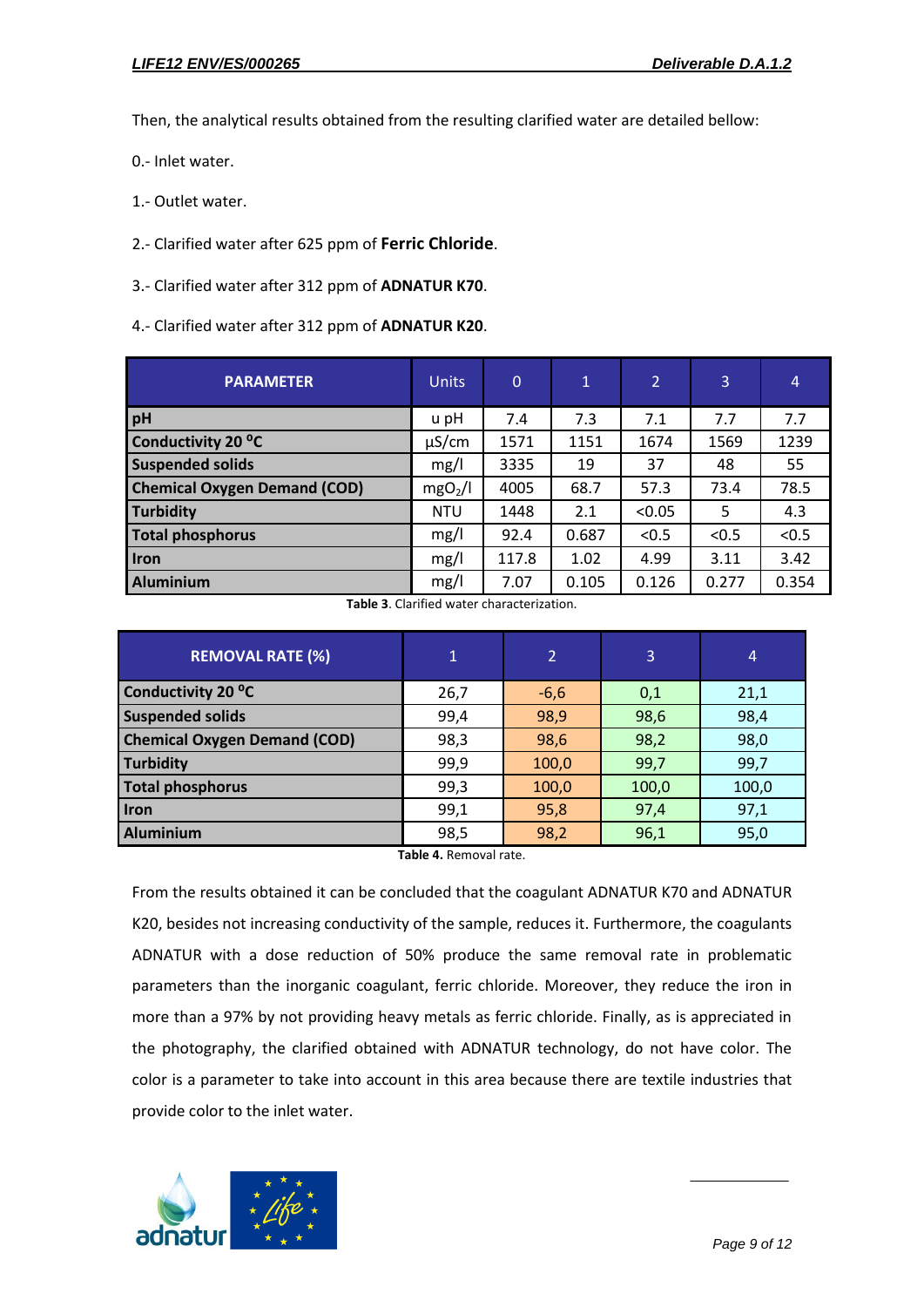In order to compare sludge settling time, a settling curve was carried out, the results are shown below:



**Figure 2.** Settling curve comparing Ferric chloride vs. ADNATUR K20.

In Figure 2, the difference in sludge settling between treatment with inorganic coagulant Ferric Chloride and ADNATUR technology is shown. Using ADNATUR K20 as a chemical treatment, the rate of settling greatly increases. Furthermore, the sludge volume is reduced in a 41% with Ferric Chloride and in a 55% with ADNATUR K20.

#### **3.2.2 Tertiary treatment after sedimentation by flotation system.**

In order to remove specific pollutants and remain suspended solids, an additional flotation chemically based treatment was required. Currently, this treatment is not necessary and it is unused, so this part of the plant is not operative during the project period.

### <span id="page-10-0"></span>**4. CONCLUSIONS**

After the improvement of the tannin extract from Acacia mearnsii, two new products with strong cationic character and very high coagulant efficiency, called ADNATUR K70 and ADNATUR K20, has been developed and validated at laboratory scale.